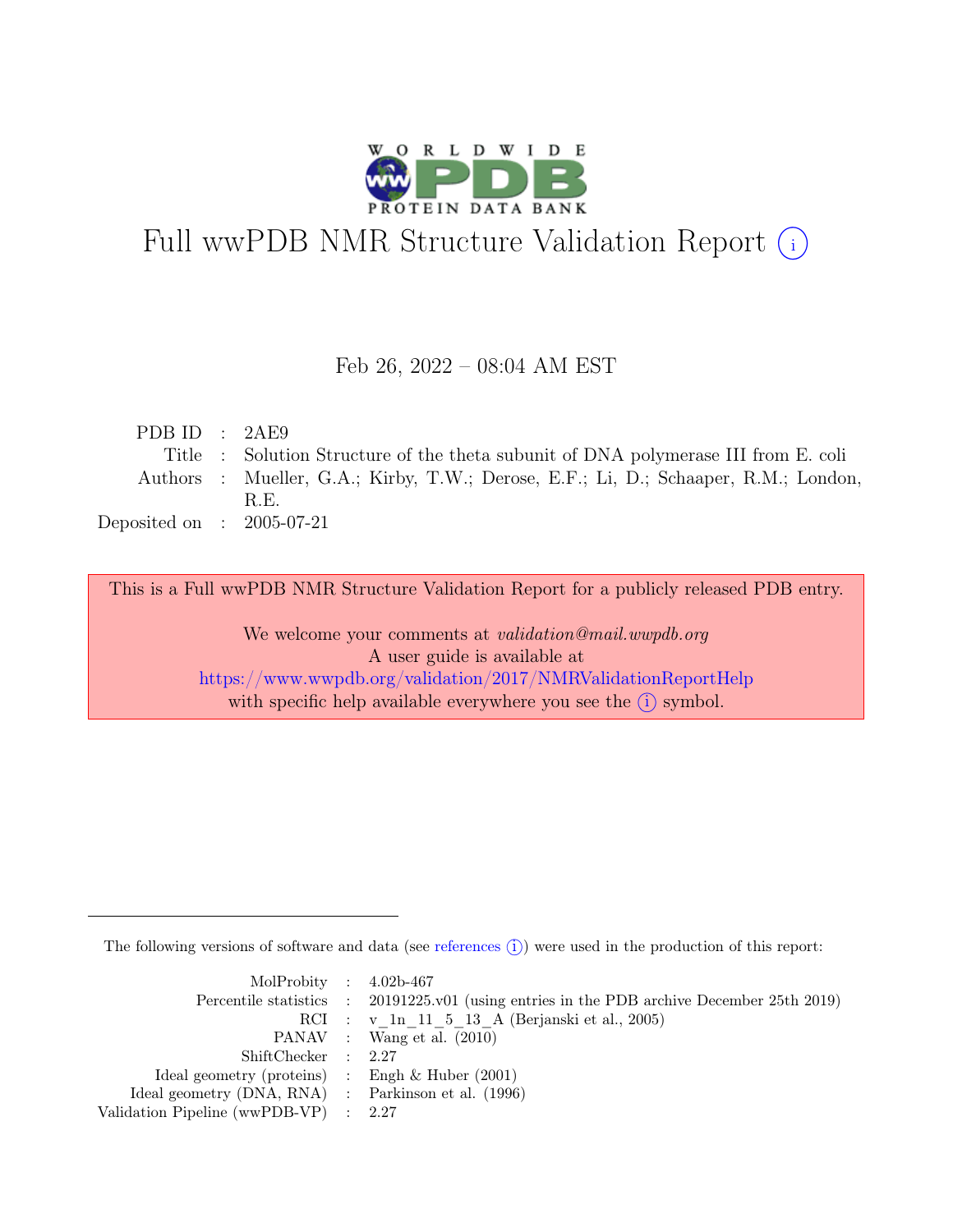# 1 Overall quality at a glance  $(i)$

The following experimental techniques were used to determine the structure: SOLUTION NMR

The overall completeness of chemical shifts assignment was not calculated.

Percentile scores (ranging between 0-100) for global validation metrics of the entry are shown in the following graphic. The table shows the number of entries on which the scores are based.



| Metric.               | Whole archive | NMR archive          |
|-----------------------|---------------|----------------------|
|                       | $(\#Entries)$ | $(\#\text{Entries})$ |
| Clashscore            | 158937        | 12864                |
| Ramachandran outliers | 154571        | 11451                |
| Sidechain outliers    | 154315        | 11428                |

The table below summarises the geometric issues observed across the polymeric chains and their fit to the experimental data. The red, orange, yellow and green segments indicate the fraction of residues that contain outliers for  $>=$  3, 2, 1 and 0 types of geometric quality criteria. A cyan segment indicates the fraction of residues that are not part of the well-defined cores, and a grey segment represents the fraction of residues that are not modelled. The numeric value for each fraction is indicated below the corresponding segment, with a dot representing fractions  $\langle=5\%$ 

| Mol | ${\rm Chain}$ | Length |     | Quality of chain |     |
|-----|---------------|--------|-----|------------------|-----|
|     |               | 76     | 33% | 38%              | 29% |

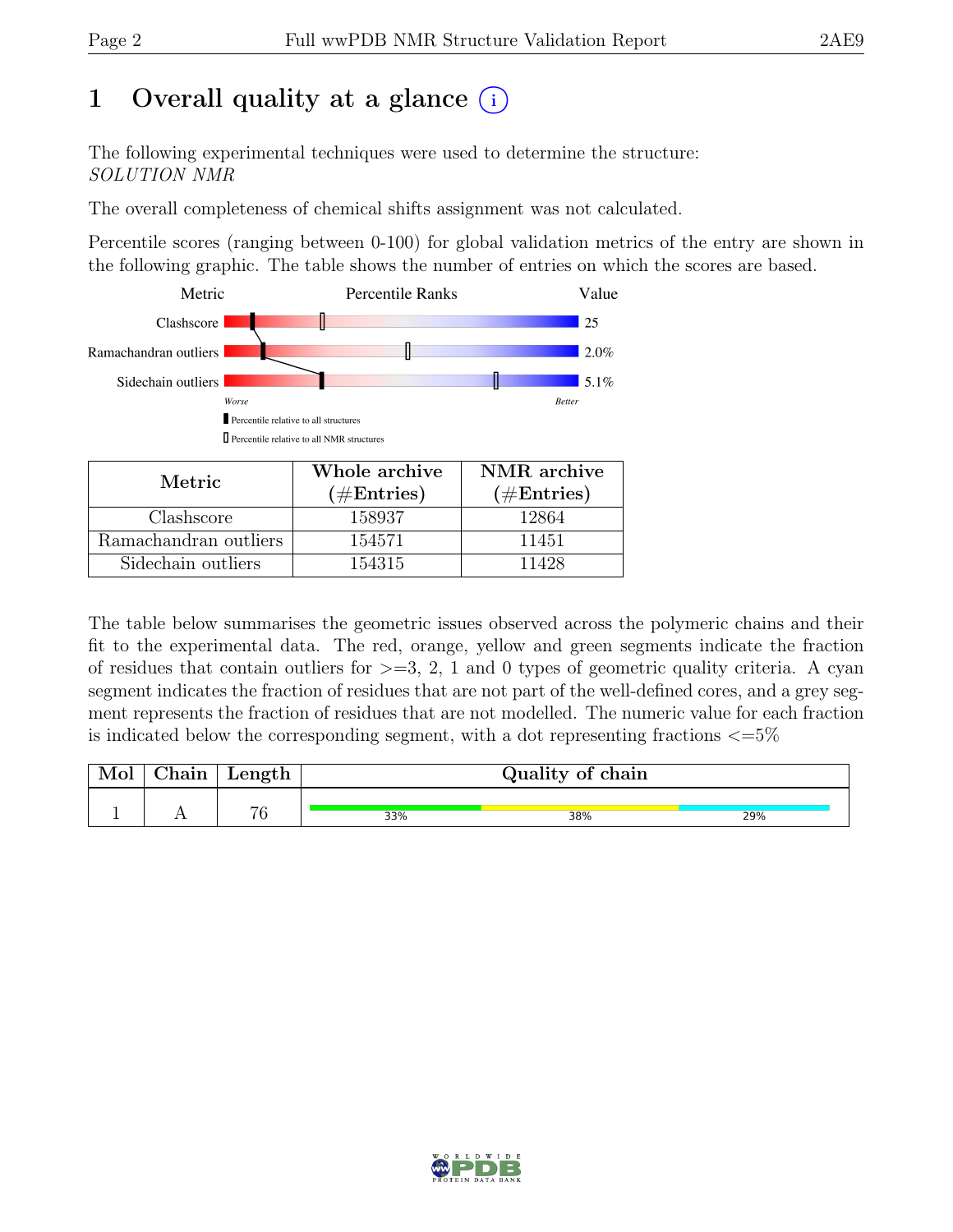# 2 Ensemble composition and analysis  $(i)$

This entry contains 10 models. Model 2 is the overall representative, medoid model (most similar to other models). The authors have identified model 1 as representative, based on the following criterion: lowest energy.

The following residues are included in the computation of the global validation metrics.

| Well-defined (core) protein residues |                                                                                                   |      |  |  |  |  |
|--------------------------------------|---------------------------------------------------------------------------------------------------|------|--|--|--|--|
|                                      | $\perp$ Backbone RMSD (Å) $\mid$ Medoid model $\mid$<br>Well-defined core   Residue range (total) |      |  |  |  |  |
|                                      | A:10-A:63 $(54)$                                                                                  | 1.49 |  |  |  |  |

Ill-defined regions of proteins are excluded from the global statistics.

Ligands and non-protein polymers are included in the analysis.

The models can be grouped into 2 clusters. No single-model clusters were found.

| Cluster number | <b>Models</b>    |
|----------------|------------------|
|                | 1, 3, 4, 5, 7, 9 |
|                | 2, 6, 8, 10      |

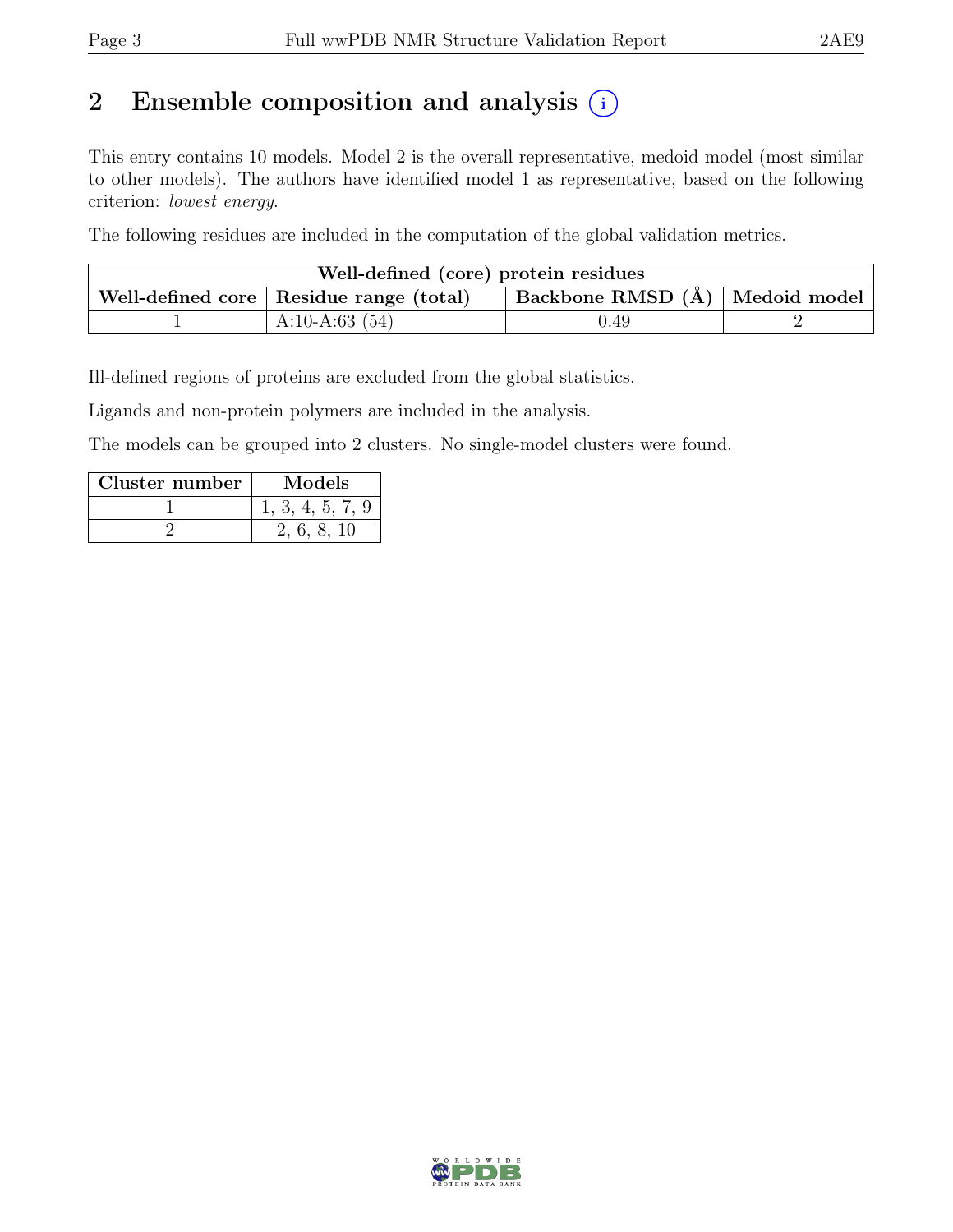# 3 Entry composition  $(i)$

There is only 1 type of molecule in this entry. The entry contains 1266 atoms, of which 644 are hydrogens and 0 are deuteriums.

• Molecule 1 is a protein called DNA polymerase III, theta subunit.

| Mol |  | $ $ Chain $ $ Residues |                | Atoms |     |       |  | Trace |  |
|-----|--|------------------------|----------------|-------|-----|-------|--|-------|--|
|     |  |                        | $_{\rm Total}$ |       | н   |       |  |       |  |
|     |  | 76                     | 1266           | 394   | 644 | - 114 |  |       |  |

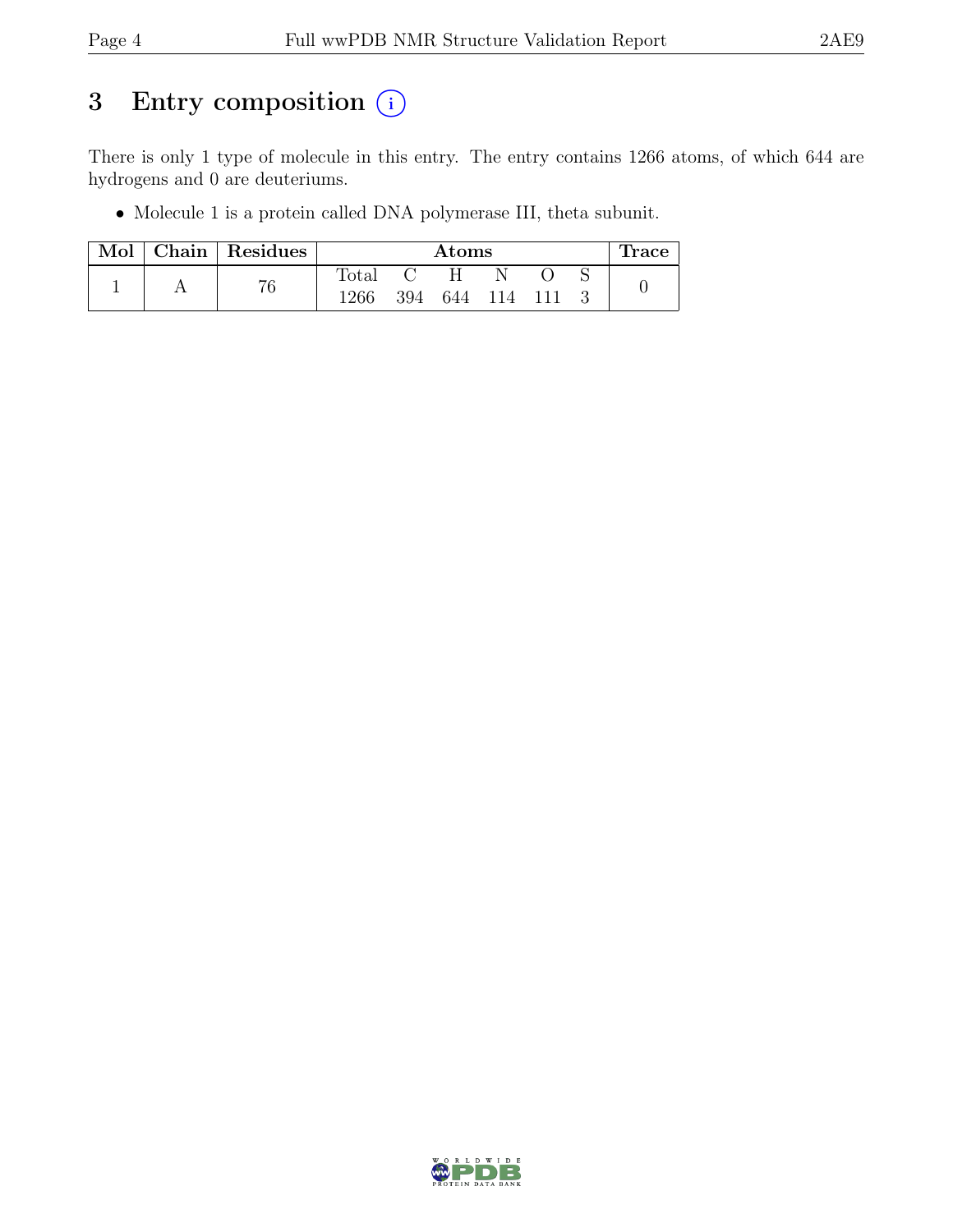# 4 Residue-property plots (i)

### <span id="page-4-0"></span>4.1 Average score per residue in the NMR ensemble

These plots are provided for all protein, RNA, DNA and oligosaccharide chains in the entry. The first graphic is the same as shown in the summary in section 1 of this report. The second graphic shows the sequence where residues are colour-coded according to the number of geometric quality criteria for which they contain at least one outlier: green  $= 0$ , yellow  $= 1$ , orange  $= 2$  and red  $=$ 3 or more. Stretches of 2 or more consecutive residues without any outliers are shown as green connectors. Residues which are classified as ill-defined in the NMR ensemble, are shown in cyan with an underline colour-coded according to the previous scheme. Residues which were present in the experimental sample, but not modelled in the final structure are shown in grey.

• Molecule 1: DNA polymerase III, theta subunit



### 4.2 Scores per residue for each member of the ensemble

Colouring as in section [4.1](#page-4-0) above.

### 4.2.1 Score per residue for model 1

• Molecule 1: DNA polymerase III, theta subunit



### 4.2.2 Score per residue for model 2 (medoid)

• Molecule 1: DNA polymerase III, theta subunit

| Choin<br>д.<br>.<br><b>ILLULLI</b><br>◡ | 36% | 32% | 29% |
|-----------------------------------------|-----|-----|-----|
|                                         |     |     |     |
|                                         |     |     |     |

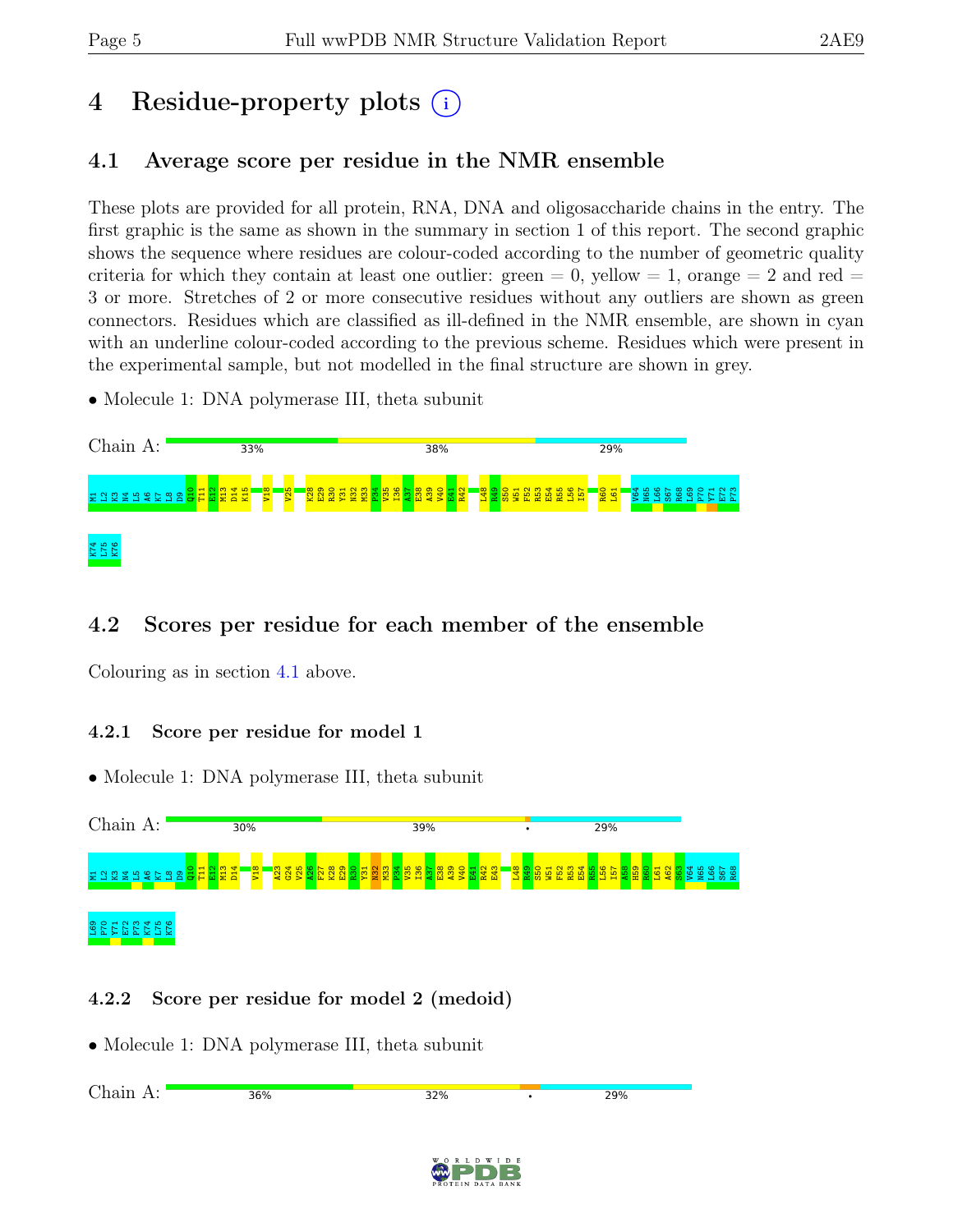# M12 S 2 A2 2 A2 S 2 T 2 B 2 3 A26 F28 A39 A39 A39 A26 A38 A39 T32 T32 T32 T32 T32 T32 E39 B26 B26 T32 T31 T32

### 72 E72 E72<br>2022 E72 E73

#### 4.2.3 Score per residue for model 3

• Molecule 1: DNA polymerase III, theta subunit



#### 4.2.4 Score per residue for model 4

• Molecule 1: DNA polymerase III, theta subunit



#### 4.2.5 Score per residue for model 5

• Molecule 1: DNA polymerase III, theta subunit



#### 4.2.6 Score per residue for model 6

• Molecule 1: DNA polymerase III, theta subunit

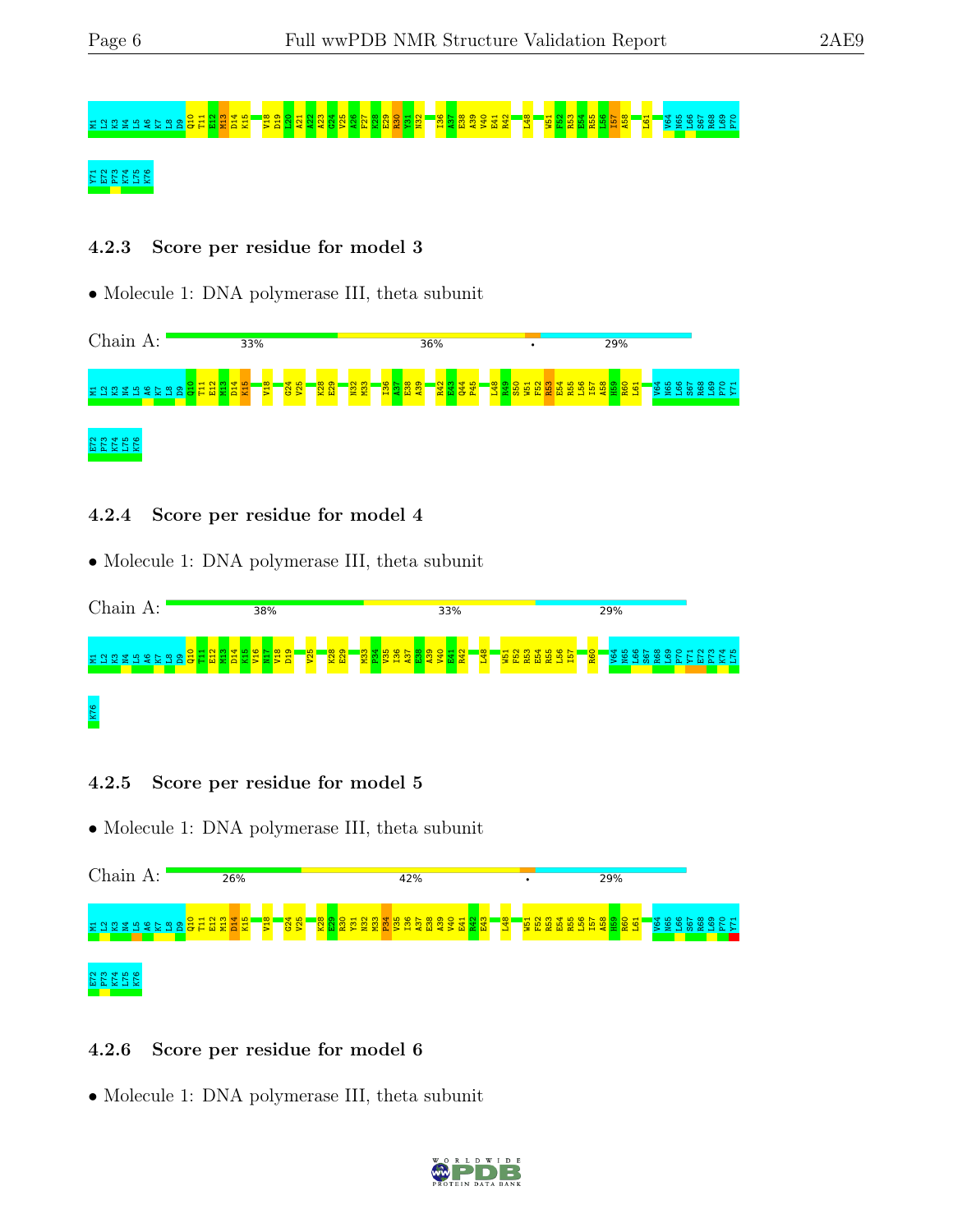

4.2.7 Score per residue for model 7

• Molecule 1: DNA polymerase III, theta subunit



#### 4.2.8 Score per residue for model 8

• Molecule 1: DNA polymerase III, theta subunit



#### 4.2.9 Score per residue for model 9

• Molecule 1: DNA polymerase III, theta subunit

| Chain A:                  | 32%                                                                                    | 36%                                                                                                   | ٠                                       | 29%           |     |
|---------------------------|----------------------------------------------------------------------------------------|-------------------------------------------------------------------------------------------------------|-----------------------------------------|---------------|-----|
| 불일영발법                     | $\frac{1}{25}$<br>$\circ$<br>H <sub>N</sub><br><u>ത</u><br><b>+</b><br><b>ENSEXSES</b> | <b>8Z</b><br>E29<br>32.2<br><mark>ន</mark> ិច្ឆិន្ទីខ្ទុ <mark>ំ</mark> ដ<br><b>R30</b><br><b>NEE</b> | <b>E46</b><br>H47<br><b>328562</b><br>畄 | <b>O</b><br>≝ | ⊣ ∾ |
| $\omega \neq \omega$<br>E |                                                                                        |                                                                                                       |                                         |               |     |

### 4.2.10 Score per residue for model 10

• Molecule 1: DNA polymerase III, theta subunit



29%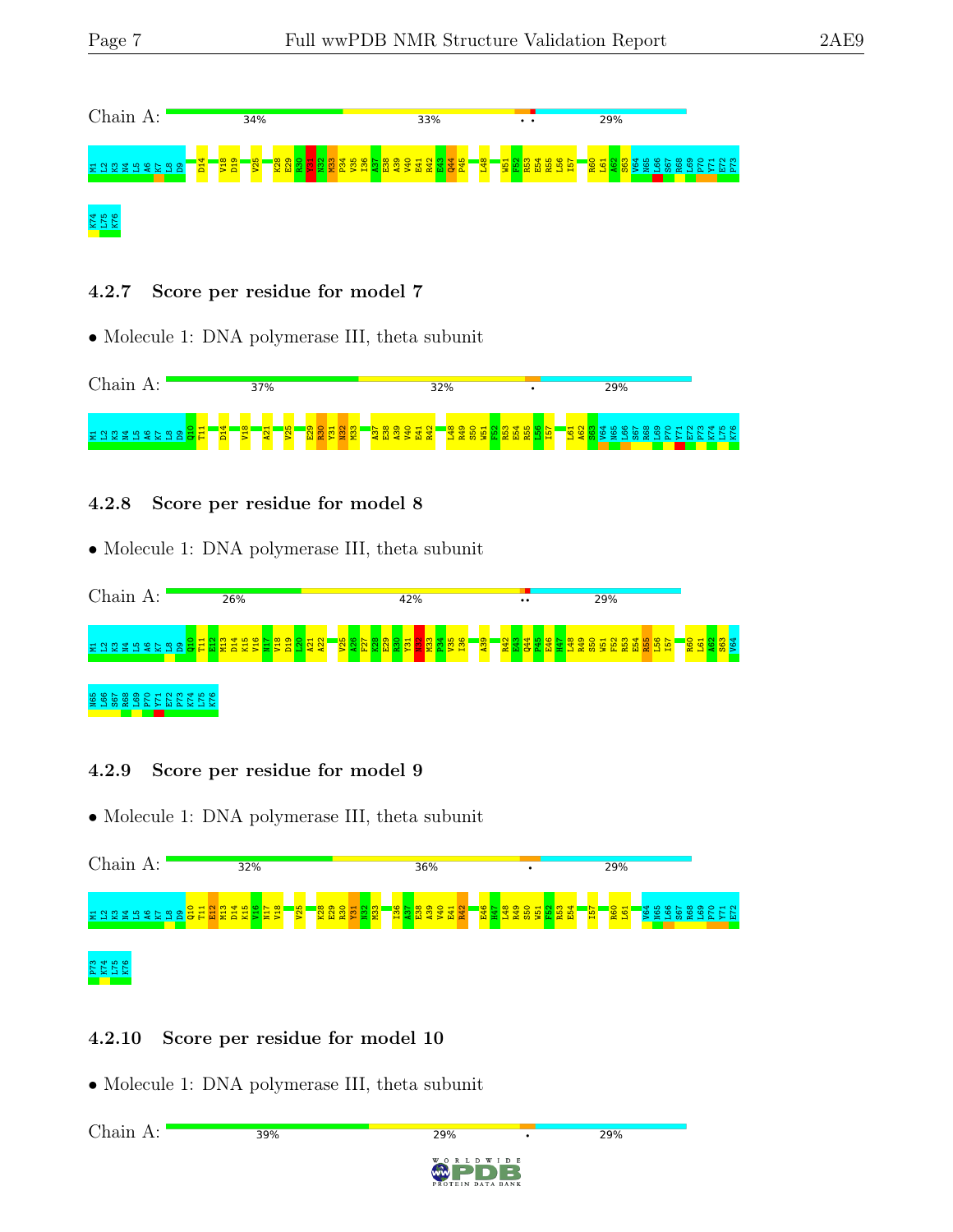# M103 T21 S5 A39 <mark>S5 P34 P35 P36 P36 P38 B<sup>5</sup>2 R5</mark> R5<sup>9</sup> R5<sup>0</sup> R5<sup>8</sup> R50 B38 B38 B38 B<sub>7</sub> P<sub>8</sub> B<sub>7</sub> P<sub>8</sub> B38 B38 B5 E55 E55 E55 E55 E55 E55 E73 R69 P70 Y71 A70 P70 Y71 E73 P73 K75 E73 P73 K75 E73 P73 K75 E73 K75 E73 K75 K76

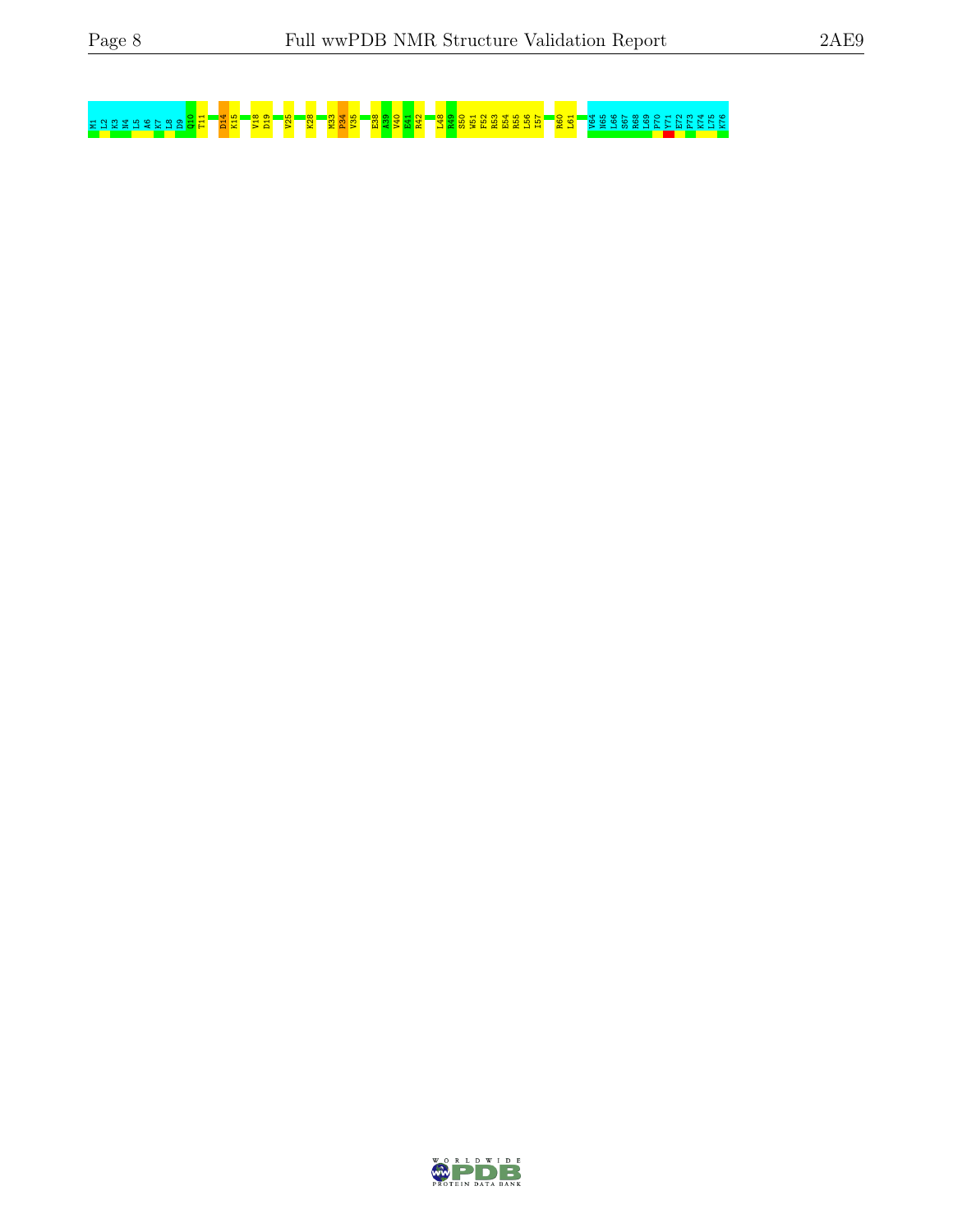# 5 Refinement protocol and experimental data overview  $(i)$

The models were refined using the following method: simulated annealing.

Of the 100 calculated structures, 10 were deposited, based on the following criterion: structures with the lowest energy.

The following table shows the software used for structure solution, optimisation and refinement.

| Software name   Classification   Version |            |  |
|------------------------------------------|------------|--|
|                                          | refinement |  |
| ARIA                                     | refinement |  |

No chemical shift data was provided.

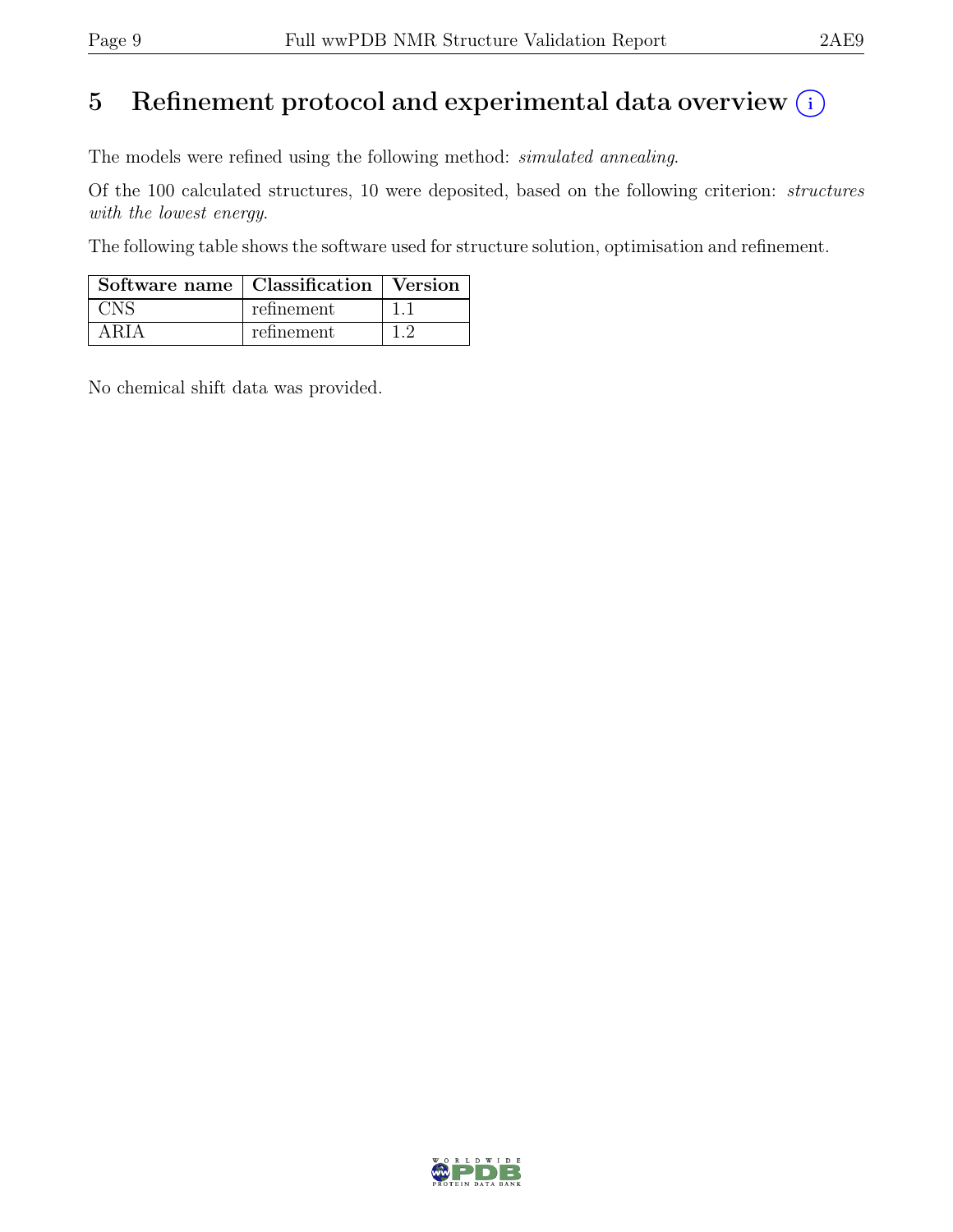# 6 Model quality  $(i)$

## 6.1 Standard geometry  $(i)$

The Z score for a bond length (or angle) is the number of standard deviations the observed value is removed from the expected value. A bond length (or angle) with  $|Z| > 5$  is considered an outlier worth inspection. RMSZ is the (average) root-mean-square of all Z scores of the bond lengths (or angles).

| Mol | Chain |                 | Bond lengths              | Bond angles     |                               |  |
|-----|-------|-----------------|---------------------------|-----------------|-------------------------------|--|
|     |       | RMSZ            | #Z>5                      | RMSZ            | #Z>5                          |  |
|     |       | $0.46 \pm 0.10$ | $/450$ ( $0.1 \pm 0.2\%)$ | $0.54{\pm}0.02$ | $0\pm0/608$ ( $0.0\pm0.0\%$ ) |  |
| All | All   | 0.47            | $0.1\%$<br>4500<br>6/     | $0.54\,$        | $0.0\%$<br>0/6080             |  |

Chiral center outliers are detected by calculating the chiral volume of a chiral center and verifying if the center is modelled as a planar moiety or with the opposite hand. A planarity outlier is detected by checking planarity of atoms in a peptide group, atoms in a mainchain group or atoms of a sidechain that are expected to be planar.

|  | Mol   Chain   Chirality   Planarity |               |
|--|-------------------------------------|---------------|
|  | $0.0 \pm 0.0$                       | $0.1 \pm 0.3$ |
|  |                                     |               |

All unique bond outliers are listed below. They are sorted according to the Z-score of the worst occurrence in the ensemble.

| Mol |    |     | $\Box$ Chain $\vert$ Res $\vert$ Type $\vert$ Atoms | $\mathbf{Z}$ | Observed( $\AA$ )   Ideal( $\AA$ ) |      | Models |       |
|-----|----|-----|-----------------------------------------------------|--------------|------------------------------------|------|--------|-------|
|     |    |     |                                                     |              |                                    |      | Worst  | Total |
|     | 21 | TYR | $CE2-CZ$                                            | 7.42         | 1.48                               | 1.38 |        |       |
|     | 21 | TYR | CE1-CZ $\mid$ -7.15                                 |              | 1.29                               | 1.38 |        |       |

There are no bond-angle outliers.

There are no chirality outliers.

All unique planar outliers are listed below.

|  |  |                        | Mol   Chain   Res   Type   Group   Models (Total) |
|--|--|------------------------|---------------------------------------------------|
|  |  | $31$   TYR   Sidechain |                                                   |

### 6.2 Too-close contacts  $(i)$

In the following table, the Non-H and H(model) columns list the number of non-hydrogen atoms and hydrogen atoms in each chain respectively. The H(added) column lists the number of hydrogen

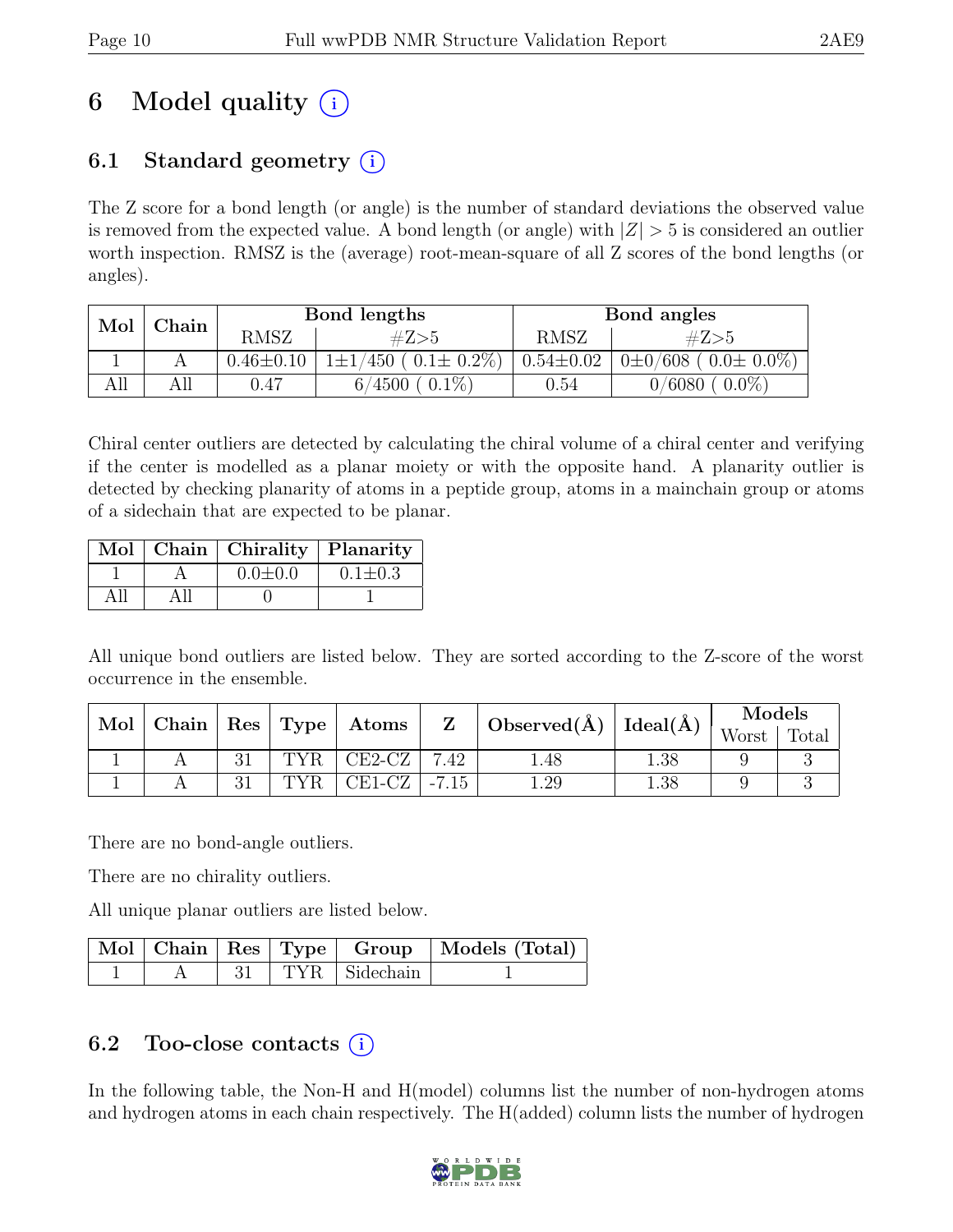atoms added and optimized by MolProbity. The Clashes column lists the number of clashes averaged over the ensemble.

|     |     |      | $\boxed{\text{Mol}$ Chain   Non-H   H(model)   H(added)   Clashes |      |     |
|-----|-----|------|-------------------------------------------------------------------|------|-----|
|     |     | 441  | 438                                                               | 436  |     |
| All | All | 4410 | 4380                                                              | 4360 | 219 |

The all-atom clashscore is defined as the number of clashes found per 1000 atoms (including hydrogen atoms). The all-atom clashscore for this structure is 25.

| Atom-1                             | Atom-2             |              |                   | <b>Models</b>   |                |
|------------------------------------|--------------------|--------------|-------------------|-----------------|----------------|
|                                    |                    | $Clash(\AA)$ | $Distance(\AA)$   | Worst           | Total          |
| 1:A:39:ALA:HA                      | 1:A:42:ARG:HG2     | 0.91         | 1.41              | 6               | $\overline{3}$ |
| 1:A:11:THR:HA                      | 1:A:14:ASP:HB2     | 0.87         | 1.47              | 10              | $\overline{3}$ |
| 1:A:18:VAL:HG21                    | 1:A:48:LEU:HB2     | 0.86         | 1.47              | $\sqrt{6}$      | 10             |
| 1: A:46: GLU: HA                   | 1:A:49:ARG:HG3     | 0.82         | $\overline{1.52}$ | 9               | $\mathbf{1}$   |
| 1:A:28:LYS:HE3                     | 1:A:35:VAL:HB      | 0.81         | 1.50              | 10              | $\mathbf{1}$   |
| 1: A:25: VAL:HG11                  | 1:A:37:ALA:HA      | 0.78         | 1.56              | $\overline{5}$  | $\overline{2}$ |
| 1:A:25:VAL:HG11                    | 1:A:40:VAL:HG21    | 0.77         | 1.56              | $\overline{4}$  | $\overline{2}$ |
| 1:A:29:GLU:HA                      | 1:A:33:MET:O       | 0.74         | 1.82              | $\mathbf{1}$    | $\overline{4}$ |
| 1:A:39:ALA:HA                      | 1:A:42:ARG:CG      | 0.74         | 2.13              | $\overline{2}$  | $\overline{3}$ |
| 1:A:12:GLU:HA                      | 1:A:15:LYS:HE3     | 0.69         | 1.62              | $\overline{3}$  | $\overline{1}$ |
| 1: A:30:ARG:NE                     | 1:A:30:ARG:HA      | 0.69         | 2.03              | $\overline{7}$  | $\mathbf{1}$   |
| 1:A:19:ASP:HA                      | 1: A: 55: ARG: HG2 | 0.68         | 1.63              | $\overline{8}$  | $\overline{2}$ |
| 1:A:25:VAL:HG22                    | 1:A:40:VAL:HG21    | 0.67         | 1.66              | $\overline{2}$  | $\overline{3}$ |
| 1:A:39:ALA:O                       | 1:A:42:ARG:HB2     | 0.64         | 1.92              | $\overline{7}$  | $\overline{4}$ |
| 1:A:15:LYS:HB3                     | 1:A:51:TRP:CZ2     | 0.64         | 2.28              | 10              | $\overline{4}$ |
| 1: A:51:TRP:O                      | 1: A: 55: ARG: HG2 | 0.63         | 1.93              | 6               | $\overline{3}$ |
| $1:A:44:G\overline{\text{LN:HB2}}$ | 1:A:45:PRO:HD2     | 0.63         | 1.71              | $\overline{3}$  | $\mathbf{1}$   |
| 1: A: 38: GLU:O                    | 1:A:42:ARG:HD3     | 0.62         | 1.93              | 10              | $\overline{5}$ |
| 1: A:54: GLU:O                     | 1:A:57:ILE:HB      | 0.62         | 1.94              | $\bf 5$         | $8\,$          |
| 1:A:48:LEU:HB3                     | 1:A:51:TRP:CD1     | 0.61         | 2.30              | $\overline{5}$  | 8              |
| 1: A: 33: MET: SD                  | 1:A:34:PRO:HD2     | 0.60         | 2.36              | 10              | $\overline{2}$ |
| 1:A:15:LYS:HB2                     | 1:A:51:TRP:CZ2     | 0.59         | 2.33              | $\mathbf 5$     | $\mathbf{1}$   |
| 1: A:27:PHE:O                      | 1: A:31:TYR:HB2    | 0.59         | 1.97              | 8               | $\overline{2}$ |
| 1: A:25:VAL:CG2                    | 1:A:40:VAL:HG21    | 0.58         | 2.27              | $\overline{7}$  | $\overline{4}$ |
| 1: A:57: ILE: O                    | 1: A:61:LEU:HG     | 0.58         | 1.98              | $\overline{6}$  | $\overline{5}$ |
| 1:A:29:GLU:HB3                     | 1:A:35:VAL:HG11    | 0.58         | 1.76              | $\overline{6}$  | $\mathbf{1}$   |
| 1:A:12:GLU:OE2                     | 1:A:13:MET:HG3     | 0.57         | 1.99              | $9\phantom{.0}$ | $\mathbf{1}$   |
| 1:A:36:ILE:HG22                    | 1:A:39:ALA:H       | 0.57         | 1.59              | $\overline{4}$  | $\overline{8}$ |
| 1: A:25:VAL:O                      | 1: A:29: GLU: HG2  | 0.56         | 2.01              | $\sqrt{3}$      | $\overline{2}$ |
| 1:A:19:ASP:OD1                     | 1: A: 55: ARG: HD3 | 0.55         | 2.01              | $\overline{6}$  | $\mathbf{1}$   |
| 1:A:11:THR:HA                      | 1:A:14:ASP:OD2     | 0.55         | 2.00              | $\overline{2}$  | $\overline{2}$ |

All unique clashes are listed below, sorted by their clash magnitude.

Continued on next page...

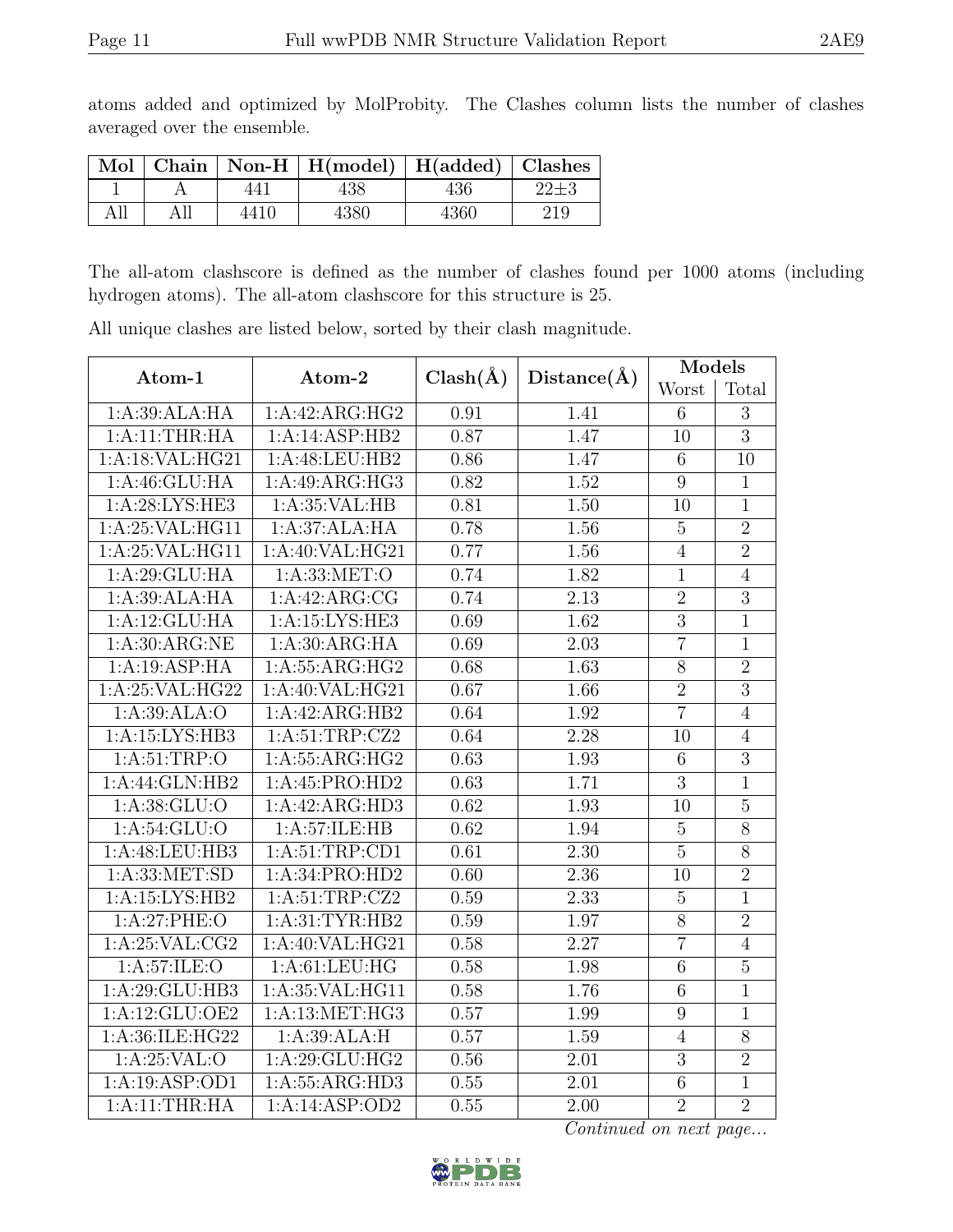| Contentaca from precious page |                                            |              |             | Models           |                |  |
|-------------------------------|--------------------------------------------|--------------|-------------|------------------|----------------|--|
| Atom-1                        | Atom-2                                     | $Clash(\AA)$ | Distance(A) | Worst            | Total          |  |
| 1:A:28:LYS:HB3                | 1:A:35:VAL:HG21                            | 0.55         | 1.77        | $\overline{4}$   | $\mathbf{1}$   |  |
| 1: A:52:PHE:O                 | 1: A:56:LEU:HG                             | 0.55         | 2.02        | 10               | 6              |  |
| 1:A:15:LYS:HG2                | 1:A:48:LEU:HD11                            | 0.54         | 1.78        | 10               | $\mathbf{1}$   |  |
| 1:A:13:MET:HA                 | 1:A:16:VAL:HB                              | 0.53         | 1.79        | $8\,$            | $\overline{1}$ |  |
| 1: A:25: VAL:CG1              | 1:A:40:VAL:HG21                            | 0.53         | 2.33        | $\boldsymbol{9}$ | $\mathbf{1}$   |  |
| 1:A:14:ASP:HB3                | 1:A:48:LEU:HD21                            | 0.53         | 1.79        | $\sqrt{2}$       | $\overline{7}$ |  |
| 1:A:46:GLU:HA                 | 1:A:49:ARG:HB2                             | 0.53         | 1.80        | $8\,$            | $\mathbf{1}$   |  |
| 1: A:56:LEU:O                 | 1: A:60: ARG:HG2                           | 0.52         | 2.04        | $\sqrt{3}$       | $\overline{2}$ |  |
| 1: A:56:LEU:O                 | 1: A:60: ARG:HG3                           | 0.52         | 2.04        | 10               | $\overline{2}$ |  |
| 1:A:37:ALA:HA                 | 1:A:40:VAL:HG22                            | 0.52         | 1.81        | 4                | $\mathbf{1}$   |  |
| 1:A:38:GLU:O                  | 1:A:41:GLU:HB3                             | 0.52         | 2.05        | $9\phantom{.0}$  | $\overline{4}$ |  |
| 1: A:53: ARG:O                | 1:A:57:ILE:HG12                            | 0.52         | 2.05        | $\mathbf 5$      | $\overline{7}$ |  |
| 1:A:14:ASP:HB3                | 1:A:48:LEU:CD2                             | 0.52         | 2.35        | $\overline{7}$   | $\overline{5}$ |  |
| 1:A:25:VAL:HG21               | $1:A:40:V\overline{\text{AL}:H\text{G}21}$ | 0.51         | 1.83        | $\overline{7}$   | $\mathbf{1}$   |  |
| 1:A:23:ALA:HA                 | 1:A:59:HIS:CD2                             | 0.51         | 2.41        | $\mathbf{1}$     | $\mathbf{1}$   |  |
| 1: A:28: LYS: HG3             | 1: A: 33: MET: SD                          | 0.51         | 2.46        | 3                | $\overline{1}$ |  |
| 1:A:28:LYS:HE3                | 1: A:35: VAL:CB                            | 0.50         | 2.32        | 10               | $\mathbf{1}$   |  |
| 1: A:24: GLY:O                | 1:A:28:LYS:HB2                             | 0.50         | 2.07        | $\mathbf{1}$     | $\mathbf{1}$   |  |
| 1:A:29:GLU:HB3                | 1:A:35:VAL:HG12                            | 0.50         | 1.83        | 8                | $\overline{2}$ |  |
| 1: A:24: GLY:O                | 1:A:28:LYS:HD3                             | 0.49         | 2.08        | $\boldsymbol{3}$ | $\mathbf{1}$   |  |
| 1:A:48:LEU:HD12               | 1: A:51:TRP:CG                             | 0.49         | 2.43        | $\overline{3}$   | $\overline{7}$ |  |
| 1: A: 55: ARG: HE             | 1:A:55:ARG:HA                              | 0.49         | 1.68        | $\mathbf 5$      | $\mathbf{1}$   |  |
| 1:A:58:ALA:O                  | 1: A: 61: LEU: HG                          | 0.48         | 2.08        | $\overline{5}$   | $\overline{2}$ |  |
| 1:A:25:VAL:HG21               | 1:A:40:VAL:HG11                            | 0.48         | 1.84        | $\bf 5$          | $\overline{2}$ |  |
| 1: A:50: SER:O                | 1:A:54:GLU:HG3                             | 0.48         | 2.09        | $\mathbf{1}$     | $\overline{5}$ |  |
| 1: A:38: GLU:O                | 1:A:41:GLU:HB2                             | 0.48         | 2.08        | $\overline{2}$   | $\overline{1}$ |  |
| 1:A:55:ARG:HA                 | 1: A: 55: ARG: NE                          | 0.48         | 2.23        | $\bf 5$          | $\mathbf{1}$   |  |
| 1: A: 33: MET: C              | 1: A:35:VAL:H                              | 0.48         | 2.12        | $\overline{5}$   | $\overline{1}$ |  |
| 1:A:41:GLU:O                  | 1: A:44: GLN: HG3                          | 0.47         | 2.09        | 6                | 1              |  |
| 1:A:49:ARG:O                  | 1: A:53: ARG:HG3                           | 0.47         | 2.08        | $\overline{7}$   | $\overline{2}$ |  |
| 1:A:18:VAL:HG22               | 1:A:45:PRO:HD2                             | 0.47         | 1.87        | $6\,$            | $\mathbf{1}$   |  |
| 1:A:19:ASP:HA                 | 1:A:55:ARG:HG3                             | 0.47         | 1.86        | $\overline{4}$   | $\overline{2}$ |  |
| 1: A:30: ARG:O                | 1:A:30:ARG:HD3                             | 0.47         | 2.10        | $\overline{2}$   | $\mathbf{1}$   |  |
| 1:A:48:LEU:HB3                | 1: A:51:TRP:HB3                            | 0.47         | 1.87        | 6                | $\mathbf{1}$   |  |
| 1:A:15:LYS:HB3                | 1: A:51:TRP:CH2                            | 0.46         | 2.45        | 10               | $\mathbf{1}$   |  |
| 1:A:21:ALA:O                  | 1: A:25: VAL:HG23                          | 0.46         | 2.11        | 8                | 3              |  |
| 1: A:24: GLY:O                | 1: A:28: LYS: HG2                          | 0.46         | 2.10        | $\overline{5}$   | $\mathbf{1}$   |  |
| $1: A:31: \overline{TYR:O}$   | 1:A:32:ASN:HB2                             | 0.46         | 2.11        | $\overline{7}$   | $\mathbf{1}$   |  |
| 1: A:29: GLU: HG3             | 1: A:35:VAL:O                              | 0.46         | 2.11        | 4                | $\mathbf{1}$   |  |
| 1:A:11:THR:HA                 | 1:A:14:ASP:OD1                             | 0.45         | 2.11        | $\overline{7}$   | $\overline{2}$ |  |
| 1: A:31: TYR:O                | 1:A:32:ASN:HB3                             | 0.45         | 2.11        | 8                | $\mathbf{1}$   |  |

Continued from previous page.

Continued on next page...

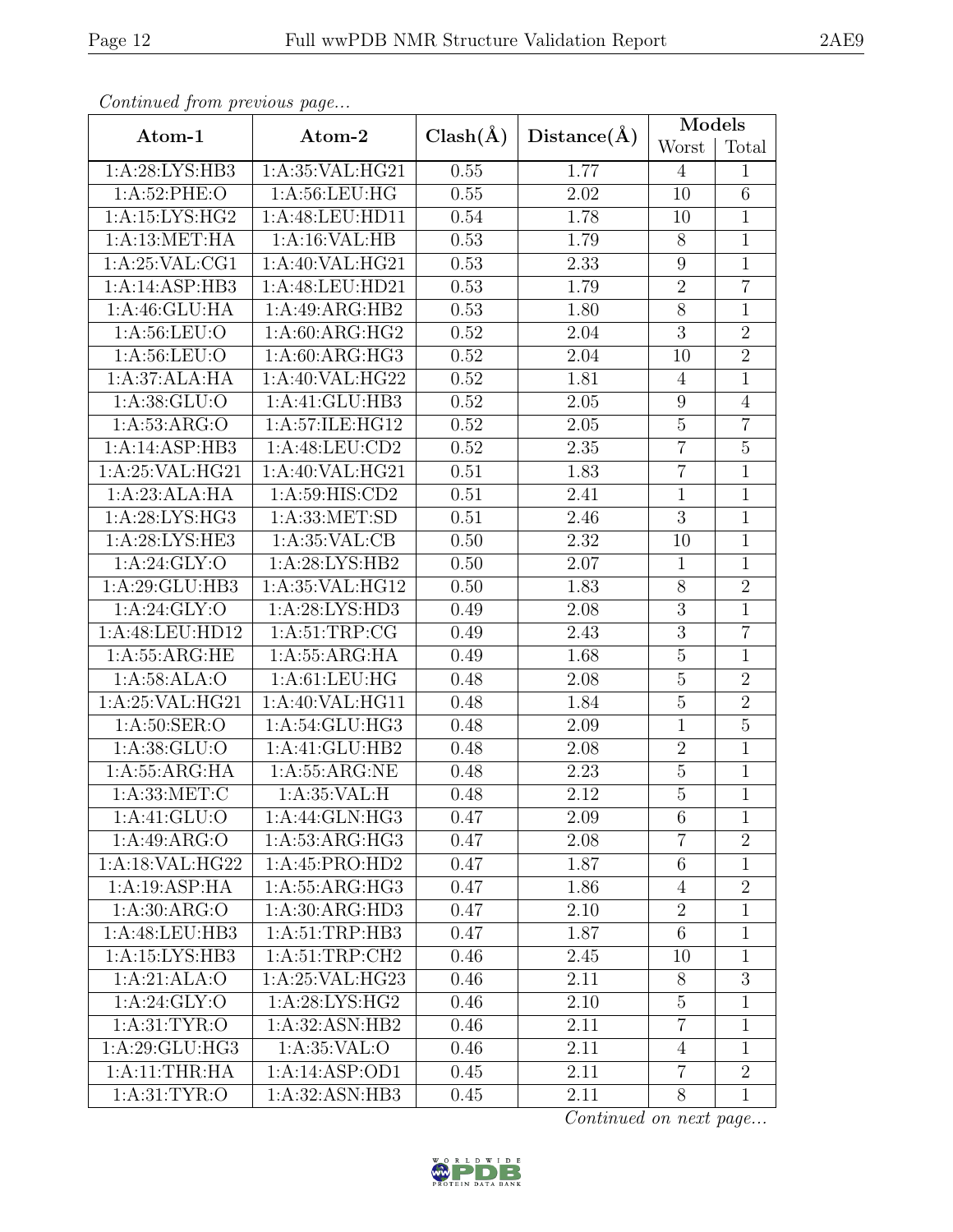|                   |                    |              |                   | Models         |                |
|-------------------|--------------------|--------------|-------------------|----------------|----------------|
| Atom-1            | Atom-2             | $Clash(\AA)$ | Distance(A)       | Worst          | Total          |
| 1: A:50: SER: HA  | 1: A: 53: ARG: HD3 | 0.45         | 1.88              | $\overline{7}$ | 1              |
| 1: A: 53: ARG: O  | 1:A:57:ILE:HD13    | 0.45         | 2.12              | $\overline{2}$ | $\overline{1}$ |
| 1: A:56: LEU:O    | 1:A:60:ARG:HB2     | 0.44         | 2.12              | $\overline{5}$ | $\overline{1}$ |
| 1: A:54:GLU:HA    | 1:A:57:ILE:HD12    | 0.44         | 1.87              | $\overline{8}$ | $\mathbf{1}$   |
| 1: A:11:THR:O     | 1:A:14:ASP:HB2     | 0.44         | 2.12              | $\overline{3}$ | $\mathbf{1}$   |
| 1:A:39:ALA:CA     | 1:A:42:ARG:HG2     | 0.44         | $\overline{2.30}$ | $\overline{2}$ | $\overline{2}$ |
| 1: A:18: VAL:HGI1 | 1:A:48:LEU:HB3     | 0.43         | 1.90              | $\overline{8}$ | $\overline{2}$ |
| 1: A:28:LYS:HE3   | 1: A:35: VAL:HG23  | 0.43         | 1.89              | $\overline{6}$ | $\mathbf{1}$   |
| 1: A:32: ASN: N   | 1:A:32:ASN:HD22    | 0.43         | 2.12              | $\overline{8}$ | $\mathbf{1}$   |
| 1:A:11:THR:CA     | 1:A:14:ASP:HB2     | 0.43         | 2.32              | 10             | $\mathbf{1}$   |
| 1:A:40:VAL:HA     | 1: A: 43: GLU: HG2 | 0.43         | $\overline{1.90}$ | $\overline{5}$ | $\overline{1}$ |
| 1:A:39:ALA:O      | 1: A: 43: GLU: HG3 | 0.43         | 2.14              | $\mathbf{1}$   | $\mathbf{1}$   |
| 1:A:33:MET:HB2    | 1:A:34:PRO:CD      | 0.43         | 2.44              | $\,6\,$        | $\mathbf{1}$   |
| 1: A: 53: ARG: O  | 1: A:57: ILE: HG13 | 0.42         | 2.13              | $\overline{8}$ | $\overline{2}$ |
| 1: A:60: ARG:HA   | 1: A:63: SER:OG    | 0.42         | 2.14              | $\overline{8}$ | $\overline{1}$ |
| 1: A: 33: MET: CB | 1:A:34:PRO:CD      | 0.42         | 2.98              | $\overline{6}$ | $\mathbf{1}$   |
| 1:A:22:ALA:HB3    | 1:A:55:ARG:HB3     | 0.42         | 1.92              | $\overline{8}$ | $\mathbf{1}$   |
| 1: A:12: GLU:     | 1: A:16: VAL:HG22  | 0.41         | 2.15              | $\overline{4}$ | $\mathbf{1}$   |
| 1:A:33:MET:HB2    | 1:A:34:PRO:HD2     | 0.41         | 1.90              | $\overline{6}$ | $\overline{1}$ |
| 1:A:23:ALA:O      | 1:A:27:PHE:HD1     | 0.41         | 1.98              | $\overline{2}$ | $\mathbf{1}$   |
| 1: A:28: LYS: CB  | 1: A:35: VAL:HGI1  | 0.41         | 2.45              | $\overline{4}$ | $\mathbf{1}$   |
| 1:A:28:LYS:HB2    | 1:A:35:VAL:HG11    | 0.41         | 1.92              | $\mathbf 5$    | $\mathbf{1}$   |
| 1:A:10:GLN:O      | 1:A:13:MET:HB2     | 0.41         | 2.14              | $\overline{9}$ | $\overline{1}$ |
| 1:A:10:GLN:HG3    | 1:A:13:MET:HB3     | 0.41         | 1.93              | $\overline{2}$ | $\overline{1}$ |
| 1: A:25:VAL:HG13  | 1:A:35:VAL:CG1     | 0.41         | 2.46              | $\overline{5}$ | $\mathbf{1}$   |
| 1:A:58:ALA:HA     | 1: A:61:LEU:CD2    | 0.41         | 2.45              | $\overline{2}$ | $\overline{2}$ |
| 1:A:18:VAL:HG11   | 1:A:48:LEU:HB2     | 0.41         | 1.92              | $\overline{4}$ | $\overline{1}$ |
| 1: A: 55: ARG: HE | 1: A: 55: ARG:CA   | 0.41         | 2.28              | $\overline{5}$ | $\overline{1}$ |
| 1:A:14:ASP:CB     | 1:A:48:LEU:HD21    | 0.40         | 2.46              | $\bf 5$        | $\mathbf{1}$   |
| 1:A:12:GLU:O      | 1:A:15:LYS:HG2     | 0.40         | 2.16              | $\overline{5}$ | $\mathbf{1}$   |
| 1:A:19:ASP:OD1    | 1:A:55:ARG:HD2     | 0.40         | 2.16              | 10             | $\mathbf{1}$   |
| 1:A:30:ARG:HD3    | 1:A:30:ARG:O       | 0.40         | 2.16              | $\overline{9}$ | $\overline{1}$ |

Continued from previous page...

### 6.3 Torsion angles (i)

#### 6.3.1 Protein backbone (i)

In the following table, the Percentiles column shows the percent Ramachandran outliers of the chain as a percentile score with respect to all PDB entries followed by that with respect to all NMR entries. The Analysed column shows the number of residues for which the backbone conformation was analysed and the total number of residues.

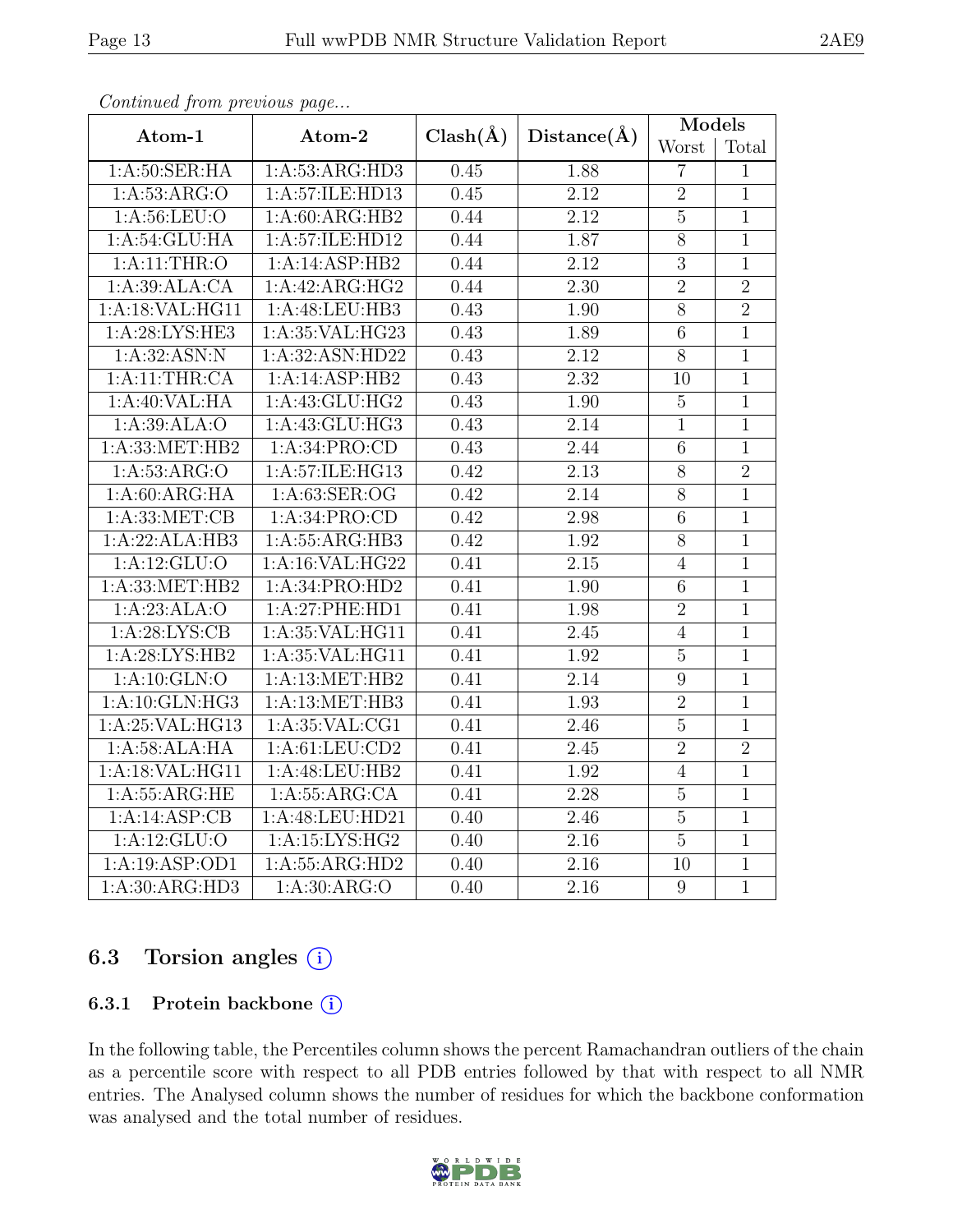|     | Mol   Chain | Analysed<br>Favoured |                                        | Allowed    | Outliers   | Percentiles                    |  |  |
|-----|-------------|----------------------|----------------------------------------|------------|------------|--------------------------------|--|--|
|     |             | $54/76$ (71\%)       | 49±1 (90±2%)   4±1 (8±2%)   1±1 (2±1%) |            |            | $11 \overline{\phantom{0}} 52$ |  |  |
| All |             | $540/760(71\%)$      | 487 (90%)                              | 42 $(8\%)$ | 11 $(2\%)$ |                                |  |  |

All 4 unique Ramachandran outliers are listed below. They are sorted by the frequency of occurrence in the ensemble.

|  |    |            | Mol   Chain   Res   Type   Models (Total) |
|--|----|------------|-------------------------------------------|
|  | 32 | ASN        |                                           |
|  | 33 | MET        |                                           |
|  | 34 | <b>PRO</b> |                                           |
|  |    | GLN        |                                           |

#### 6.3.2 Protein sidechains (i)

In the following table, the Percentiles column shows the percent sidechain outliers of the chain as a percentile score with respect to all PDB entries followed by that with respect to all NMR entries. The Analysed column shows the number of residues for which the sidechain conformation was analysed and the total number of residues.

|     | $Mol$ Chain | Rotameric<br>Analysed |                                   | <b>Outliers</b> |    | Percentiles |  |
|-----|-------------|-----------------------|-----------------------------------|-----------------|----|-------------|--|
|     |             | $45/66$ (68\%)        | 43±1 $(95\pm3\%)$ 2±1 $(5\pm3\%)$ |                 | 27 | H           |  |
| All | All         | 450/660(68%)          | 427 (95%)                         | 23(5%)          | 27 | 77          |  |

All 14 unique residues with a non-rotameric sidechain are listed below. They are sorted by the frequency of occurrence in the ensemble.

| Mol          | Chain | Res | <b>Type</b> | Models (Total) |
|--------------|-------|-----|-------------|----------------|
| $\mathbf{1}$ | А     | 13  | <b>MET</b>  | 3              |
| $\mathbf{1}$ | А     | 30  | ARG         | 3              |
| $\mathbf{1}$ | Α     | 55  | $\rm{ARG}$  | 3              |
| $\mathbf{1}$ | A     | 32  | <b>ASN</b>  | $\overline{2}$ |
| $\mathbf{1}$ | Α     | 14  | <b>ASP</b>  | $\overline{2}$ |
| 1            | A     | 44  | <b>GLN</b>  | $\overline{2}$ |
| 1            | Α     | 29  | GLU         | 1              |
| $\mathbf 1$  | A     | 57  | ILE         | 1              |
| $\mathbf{1}$ | A     | 15  | <b>LYS</b>  | 1              |
| $\mathbf 1$  | A     | 53  | $\rm{ARG}$  | 1              |
| $\mathbf{1}$ | A     | 12  | GLU         | 1              |
| 1            | A     | 17  | <b>ASN</b>  | 1              |
| 1            | A     | 28  | <b>LYS</b>  | 1              |
| 1            | А     | 42  | $\rm{ARG}$  | 1              |

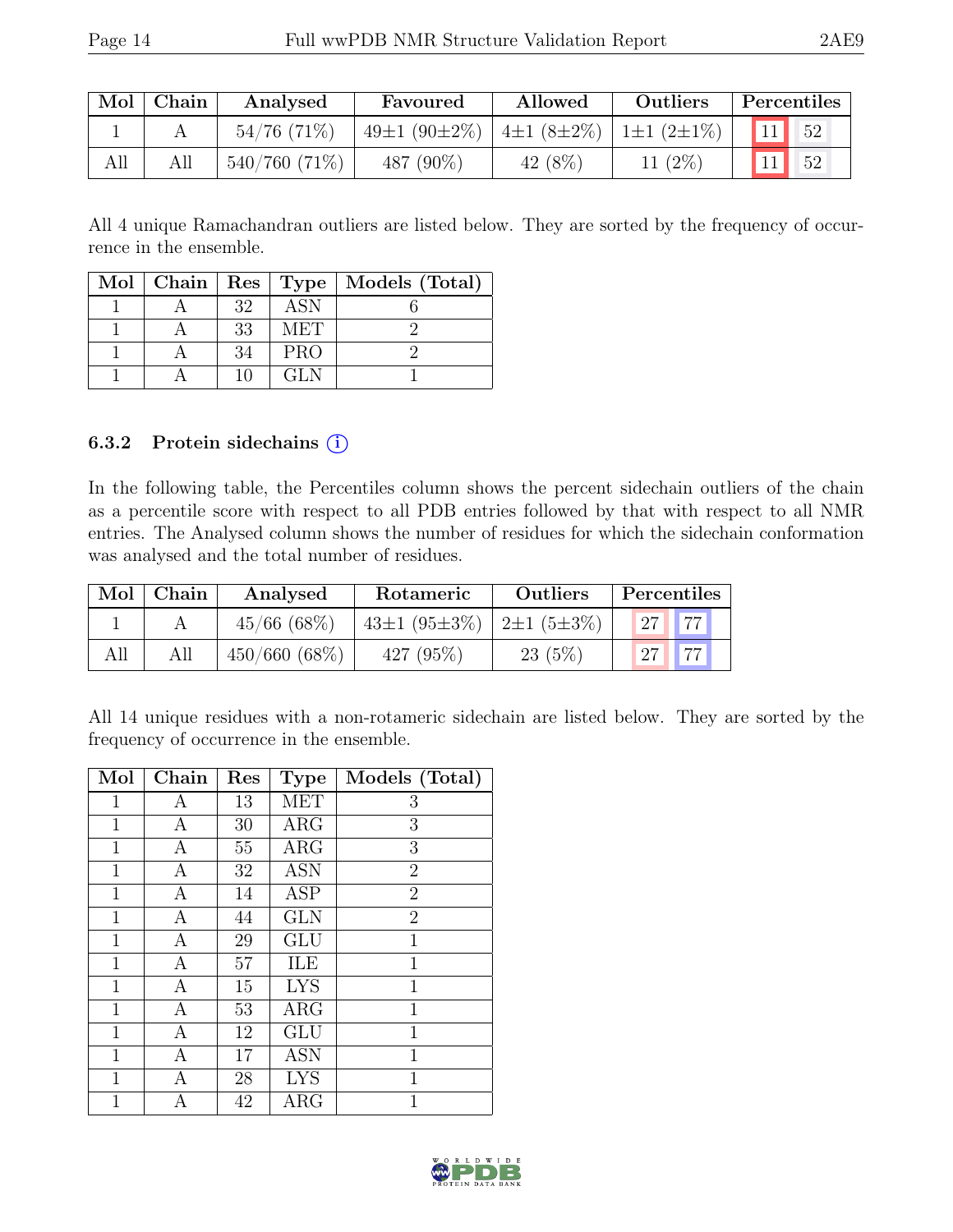#### 6.3.3 RNA  $(i)$

There are no RNA molecules in this entry.

### 6.4 Non-standard residues in protein, DNA, RNA chains  $(i)$

There are no non-standard protein/DNA/RNA residues in this entry.

### 6.5 Carbohydrates  $(i)$

There are no monosaccharides in this entry.

### 6.6 Ligand geometry  $(i)$

There are no ligands in this entry.

### 6.7 Other polymers  $(i)$

There are no such molecules in this entry.

### 6.8 Polymer linkage issues  $(i)$

There are no chain breaks in this entry.